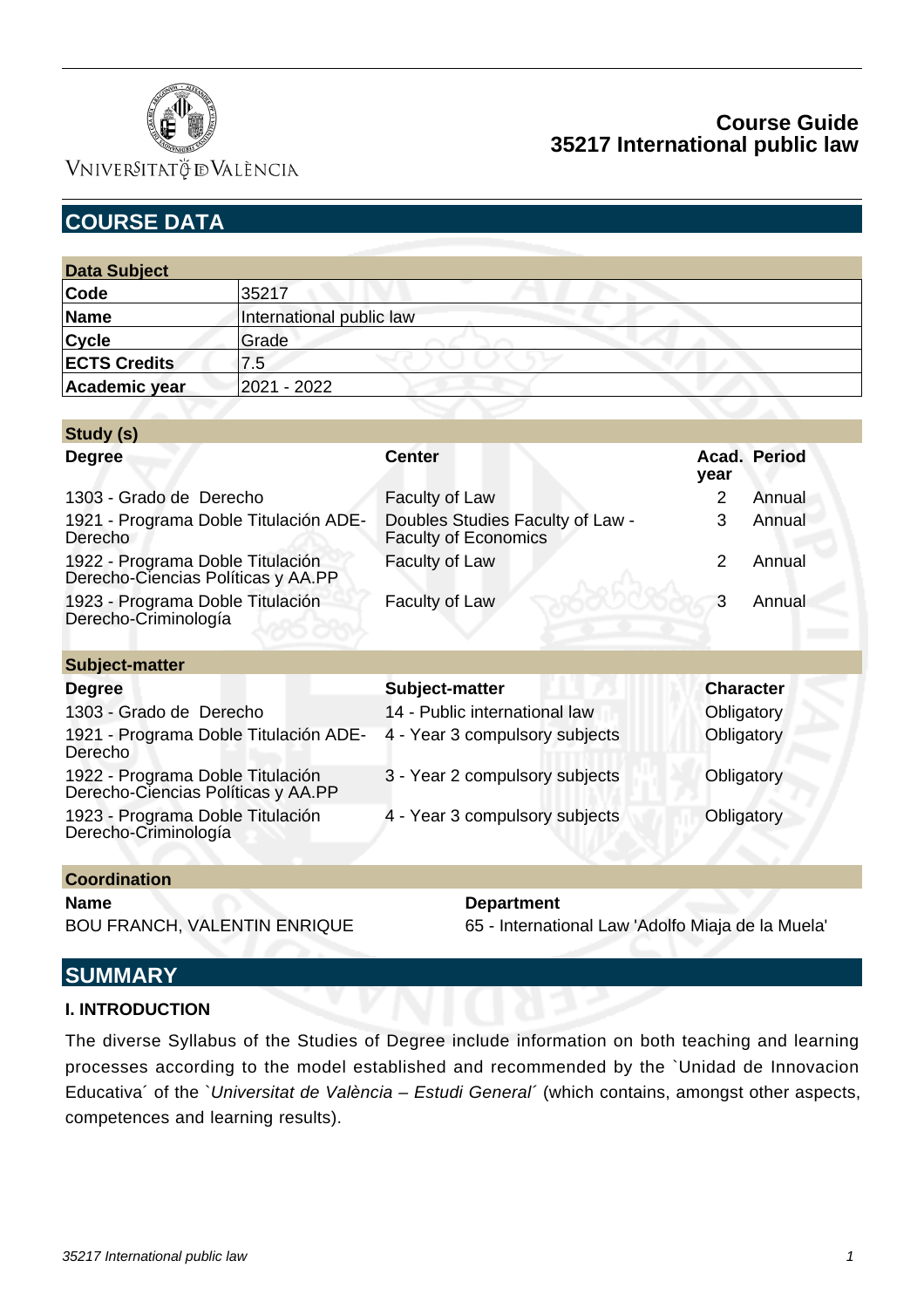

## **Course Guide 35217 International public law**

This document represents the Syllabus of the compulsory Public International Law course. As established by the academic-teaching Protocol on the Degrees of the Faculty of Law of the `Universitat de València – Estudi General' (henceforth, the Protocol), page 4, this Syllabus has been prepared by the Knowledge Area of Public International Law and International Relations and approved by the Academic Commission on the Law Title (henceforth, CAT-Law).

This Syllabus shall be applied in all the groups of the Public International Law subject, regardless of the Degree of the Universitat de València – Estudi General in which they are given.

Lecturers of a group on Public International Law shall attach to this Syllabus the Program of activities envisaged. This Program entails a high level of specification of the contents of the Syllabus. Anyway, it should be pointed out that the Protocol states in page 5 that `the Program of activities of the Lecturer shall not contradict the Syllabus that it develops´.

## **II. BRIEF SUMMARY OF THE SUBJECT**

The Verifica (that is, the former academic Syllabus) of the Law Degree (page 82) establishes the following:

### **CONTENTS OF THE MODULE / SUBJECT AND OBSERVATIONS**

### **Contents of the Public International Law subject:**

International society and subjects of Public International Law. Creation and application of international norms. Peaceful settlement of international disputes. Functions of Public International Law.

### **Observations:**

The teaching Programs of all the groups of the Public International Law subject shall comply with the Syllabus prepared by the Area of Public International Law and International Relations

### **III. POSITION OF THE COURSE IN THE ACADEMIC SYLLABUS**

The course Public International Law is given throughout two terms not only of the second year of the Law Degree and the double Degree on Law-Political Science, but also of the third year of the double Degree on Law- Business Administration and Management and the double Degree on Law- Criminology.

As the `Verifica' of the Law Degree of the Universitat de València – Estudi General lays down, this subject has special connections with other subjects.

Regarding the **Law Degree**, it has to be borne in mind that a good knowledge of Public International Law is required to achieve an appropriate understanding of the subject Legal Institutions of the European Union. Secondly, two optional subjects of the International Legal itinerary (International Environmental Law and International Humanitarian Law) are specialities of the Public International Law Course. Finally, it should be pointed out the transversal character of the subject due to the constant expansion of the material contents of international norms. Therefore, in every legal subject there are international norms that discipline and regulate its contents.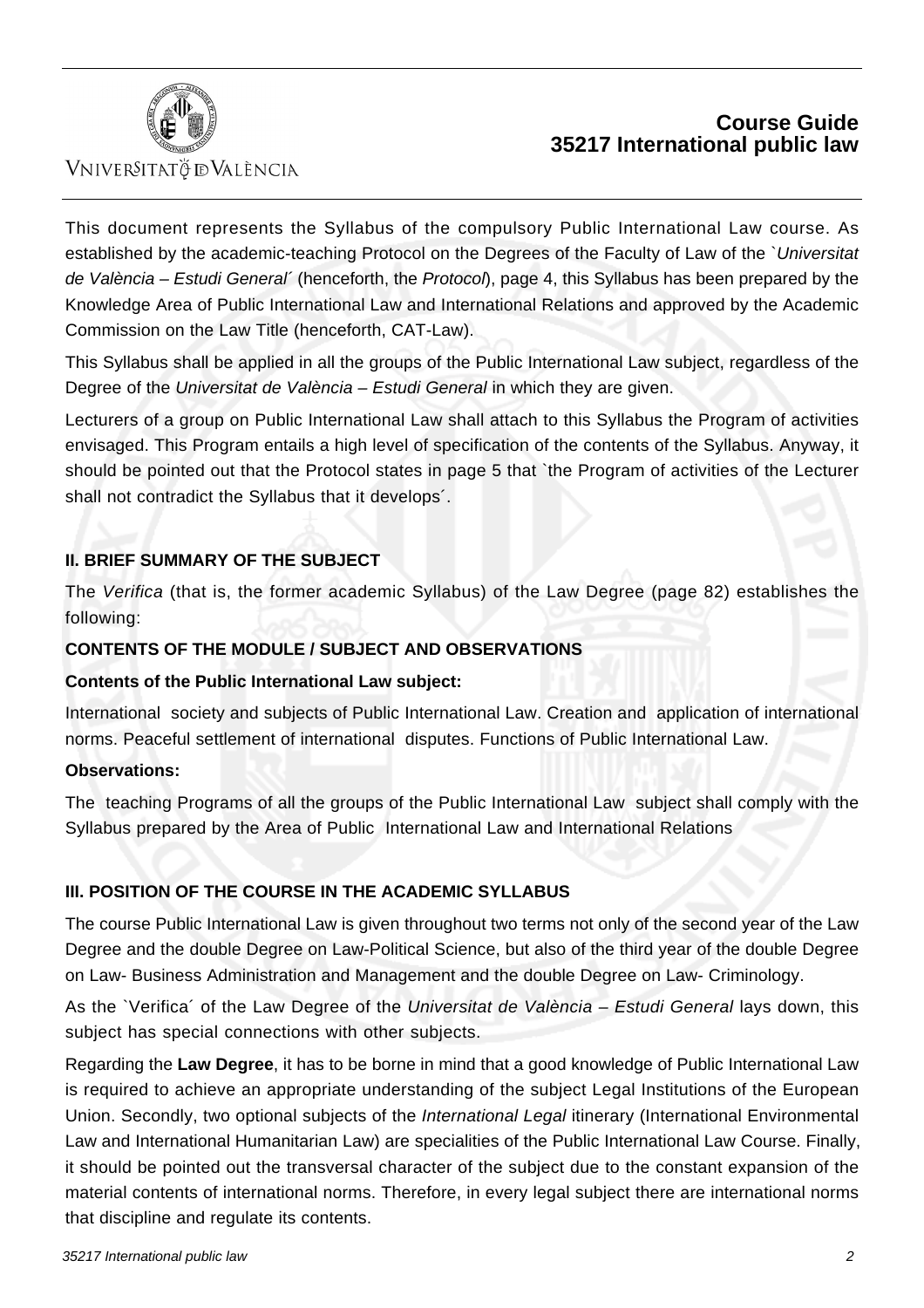



That is also the case in the **double Degree in Law– Business Administration and Management.** Hence, a good knowledge of Public International Law is required to achieve an appropriate understanding of the subject Legal Institutions of the European Union. In addition, it should be pointed out the transversal character of the subject due to the constant expansion of the material content of international norms. Therefore, in every legal subject there are international norms that discipline and regulate its contents.

For what it has to do with the **double Degree in Law– Political Science**, it should also be taken into account that a good knowledge of Public International Law is required to achieve an appropriate understanding of the subject Institutions and Politics of the European Union. Secondly, the contents of the basic annual subject International Relations and Organizations are closely connected with the subject Public International Law. International relations entail the study of the international social environment, and this knowledge contributes to a better understanding of the characters of Public International Law. International Organizations are well-established subjects of International Law, and their deep knowledge is a speciality of this course. Thirdly, it should be noted that the compulsory course on Human Rights and International Cooperation is a speciality of the subject on Public International Law. Finally, it should be pointed out the transversal character of the subject due to the constant expansion of the material contents of international norms. Therefore, in every legal subject there are international norms that discipline and regulate its contents.

Lastly, it should be taken into account that the Public International Law course is also given in the **double Degree in Law–Criminology**. Once again, it should also be taken into account that a good knowledge of Public International Law is required to achieve an appropriate understanding of the subject Legal Institutions of the European Union. Moreover, the optional subject International Criminal Law is a speciality of the Public International Law course. Again, it should be pointed out the transversal character of the subject due to the constant expansion of the material contents of international norms. Therefore, in every legal subject there are international norms that discipline and regulate its contents.

## **PREVIOUS KNOWLEDGE**

### **Relationship to other subjects of the same degree**

There are no specified enrollment restrictions with other subjects of the curriculum.

#### **Other requirements** I. PREVIOUS REQUIREMENTS None.

II. RECOMMENDATIONS A good oral and written knowledge of English language is recommended. Attendance to class is advised. Attendance to classes of the group of enrolment is recommended.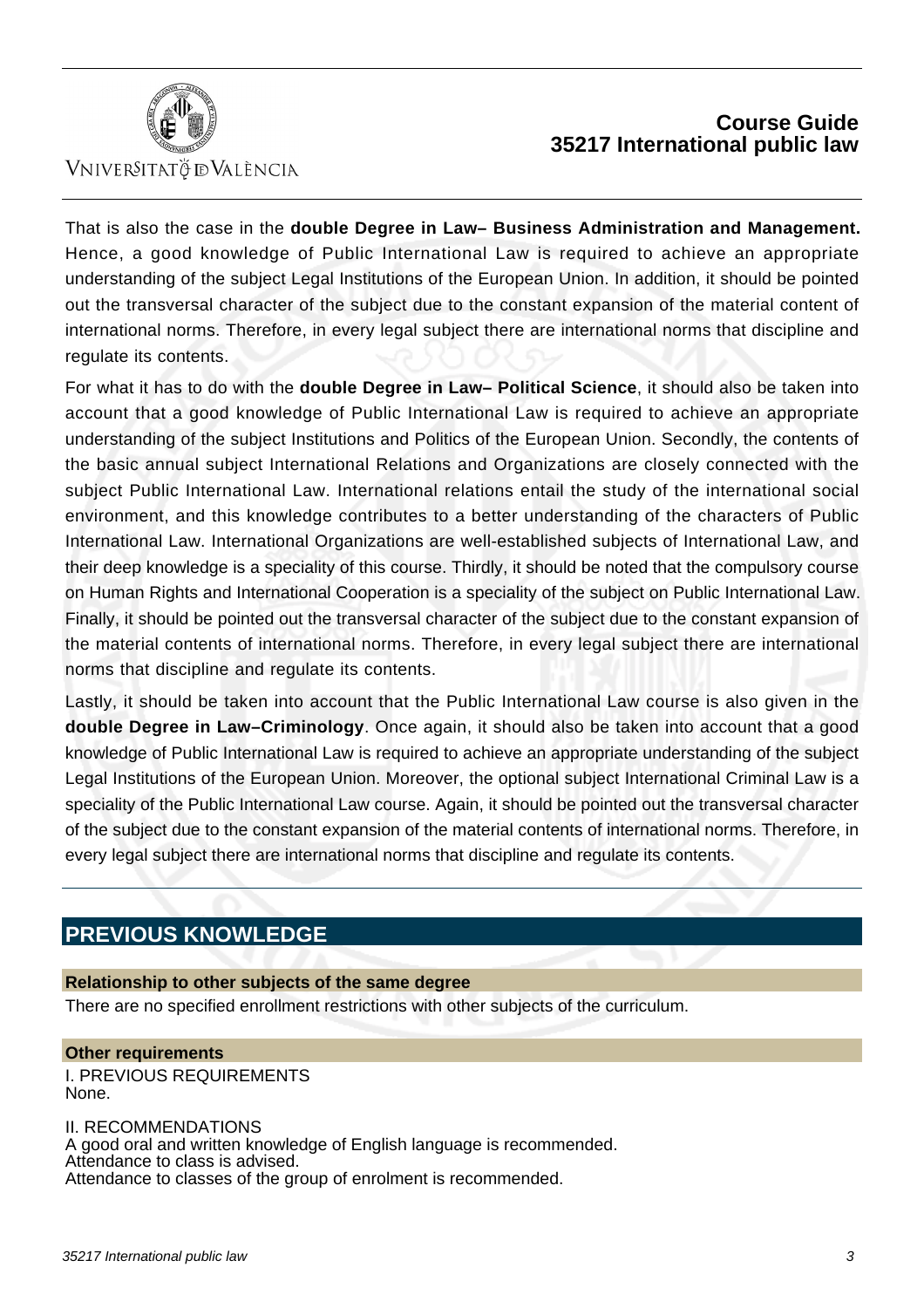

VNIVERSITATÖ ID VALÈNCIA

# **OUTCOMES**

### **1303 - Grado de Derecho**

- -
- -
- -
- -

**I. SPECIFIC COMPETENCES OF THE DEGREE THAT STUDENTS ARE EXPECTED TO ACQUIRE WHILE TAKING THE PUBLIC INTERNATIONAL LAW COURSE:**

The `Verifica´ of the Law Degree (pages 13 and 14) indicates that students shall acquire fourteen specific competences of the Degree when taking, amongst others, the Public International Law course.

In addition, the `Verifica' indicates (page 82) the connection between the specific competences of the Law Degree and the competences regarding learning results (hereafter, T.A. competences) of the Public International Law course.

The specific competences of the Law Degree that are to be acquired while taking the Public International Law course and their relationship with T.A. competences of this subject are the following: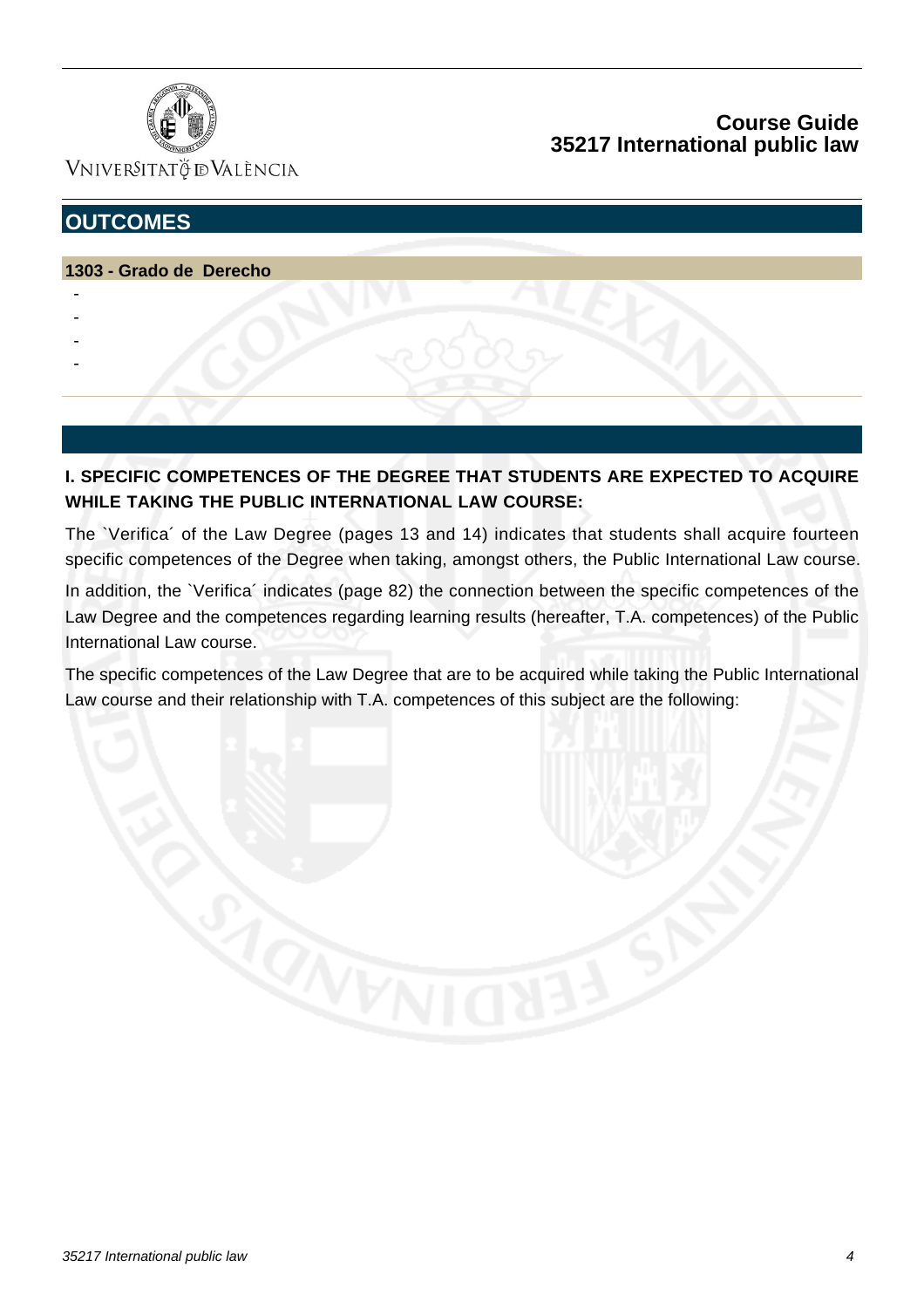

## VNIVERSITATÖ ID VALÈNCIA

- **Competence 1:** Ability to recognize the significance of Law as a regulatory system of social relations **•** (in connection with T.A. competences number 2, 3 and 4),
- **Competence 2:** Ability to know the content and application of all the branches of the legal order **•** (regarding T.A. competences number 1, 2, 3 and 4),
- **Competence 3:** Ability to understand the unitary character of the legal order and the need of an **•** interdisciplinary approach to legal problems (regarding T.A. competence number 2),
- **Competence 4:** Ability to use constitutional principles and values, respect of human rights (with **•** special attention to gender equality), sustainability and peace culture as working tools for interpretation of the legal order (regarding T.A. competence number 2),
- **Competence 5:** Ability to know the constitutional legal framework, the political institutions of the State **•** and their functioning (regarding T.A. competence number 2),
- **Competence 6:** Ability to know the European Union and international legal framework, their institutions **•** and their functioning (regarding T.A. competences number 1, 2 and 3),
- **Competence 7:** Ability to use legal sources (norms, jurisprudence and scholars) (regarding T.A. **•** competence number 3),
- **• Competence 8:** Ability to read and interpret legal texts (regarding T.A. competence number 3),
- **Competence 9:** Ability to properly communicate in the legal field (including both oral and written **•** communication) (regarding T.A. competence number 3),
- **Competence 10:** Ability to analyse legal problems and summarize their approach and resolution **•** (regarding T.A. competence number 3),
- **Competence 11:** Ability to acquire a critical consciousness when analysing the legal order, and to **•** develop legal dialectics (regarding T.A. competence number 3),
- **Competence 12:** Ability to acquire basic knowledge of legal argumentation (regarding T.A. **•** competence number 4),
- **Competence 13:** Ability to use new information and communication technologies for obtaining and **•** selecting legal information (regarding T.A. competence number 3),
- **• Competence 14:** Ability to negotiate and conciliate (regarding T.A. competence number 4).

## **II. IN CONNECTION WITH GENERAL COMPETENCES OF THE DEGREE, STUDENTS ARE EXPECTED TO ACQUIRE THE FOLLOWING COMPETENCES WHILE TAKING THE PUBLIC INTERNATIONAL LAW COURSE:**

With regard to general competences of the Degree envisaged in the `Verifica´ of the Law Degree (pages 10-11), students shall acquire the following general competences while taking amongst others this course on Public International Law:

- **1)** Ability to properly look, find, analyse and select different sources of legal information.
- **2)** Ability to analyze and summarize when understanding legal texts, jurisprudence and scholars.
- **3)** Ability to decide on the grounds of legal arguments.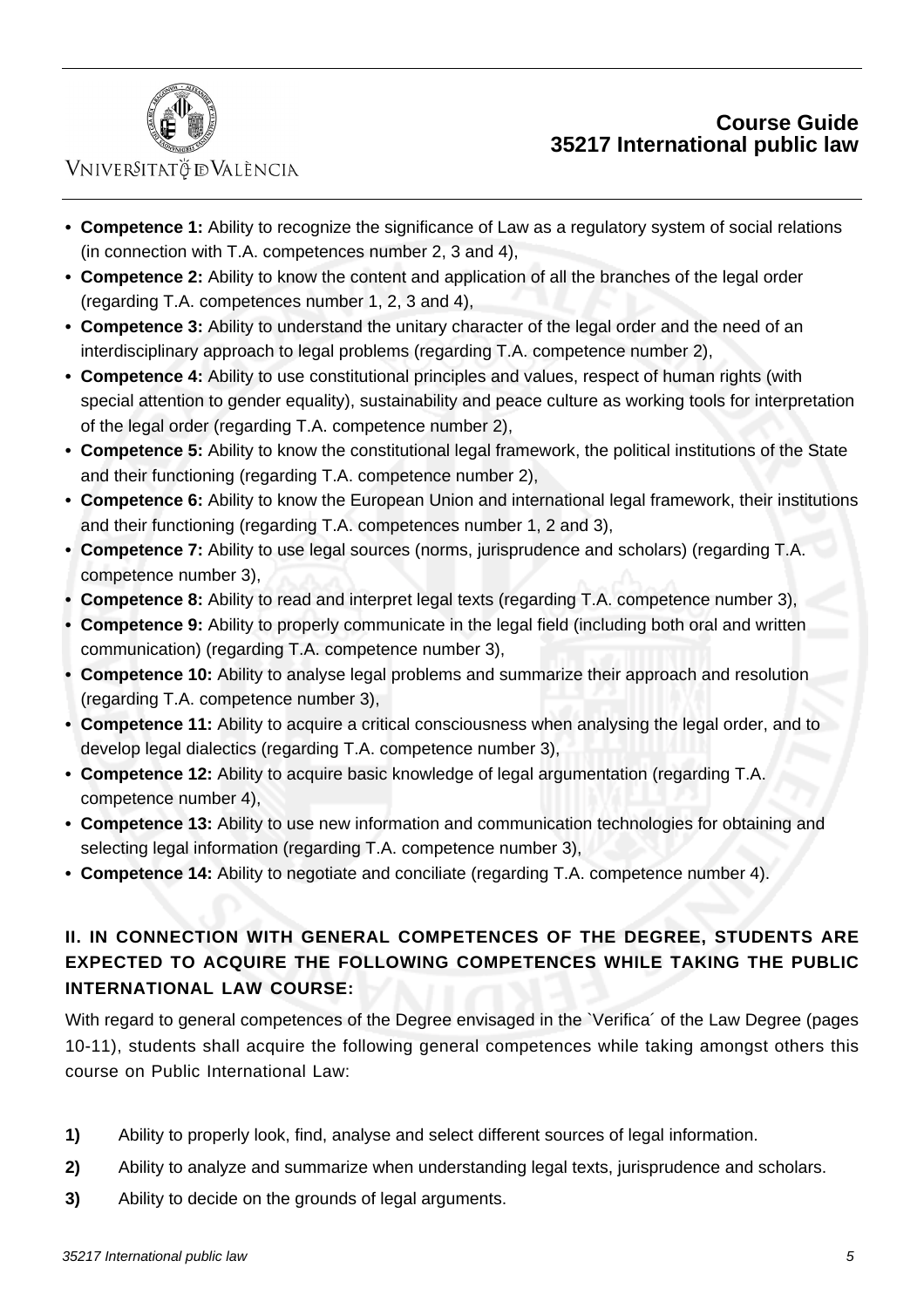

Vniver§itatğ dValència

**4)** Ability to develop critical reasoning.

Ability to develop autonomous learning.

## **DESCRIPTION OF CONTENTS**

#### **1. International community and International Law**

FIRST PART: THE INTERNATIONAL LEGAL SYSTEM

LESSON 1: INTERNATIONAL COMMUNITY AND INTERNATIONAL LAW

1. The International Community: historical evolution and present form. 2. Incidence of the structure of the International Community on the international legal system. 3. Concept and characteristics of Public International Law.

**2. Processes of creation of International Law**

SECOND PART: CREATION OF INTERNATIONAL LAW

LESSON 2: PROCESSES OF CREATION OF INTERNATIONAL LAW

1.- Formal sources and other processes of creation of International Law. 2.- International custom: concept, elements and types. 3.- General principles of Law. 4.- Unilateral acts of States; acquiescence and stoppel. 5.- Normative acts of International Organizations. 6.- The codification of International Law.

#### **3. International treaties**

LESSON 3: INTERNATIONAL TREATIES

1.- The 1969 Vienna Convention on the Law of Treaties: a) Conclusion and entry into force of treaties, b) Reservations to treaties, c) Observance, application and interpretation of treaties, d) Amendment and modification of treaties, e) Invalidity, termination and suspension of the operation of treaties, f) Deposit, registration and publication of treaties. 2.- Conclusion of treaties in Spanish Law.

#### **4. International legal personality**

THIRD PART: SUBJECTS OF INTERNATIONAL LAW

LESSON 4: INTERNATIONAL LEGAL PERSONALITY

1.- Meaning and acquisition of international legal personality. 2.- Well-established subjects: States and International Organizations. 3.- Controversial subjects: political entities and religious entities. 4.- Other international actors: multinational enterprises and non-governmental organizations. 5.- The status of individuals in International Law.

#### **5. The State as a subject of International Law**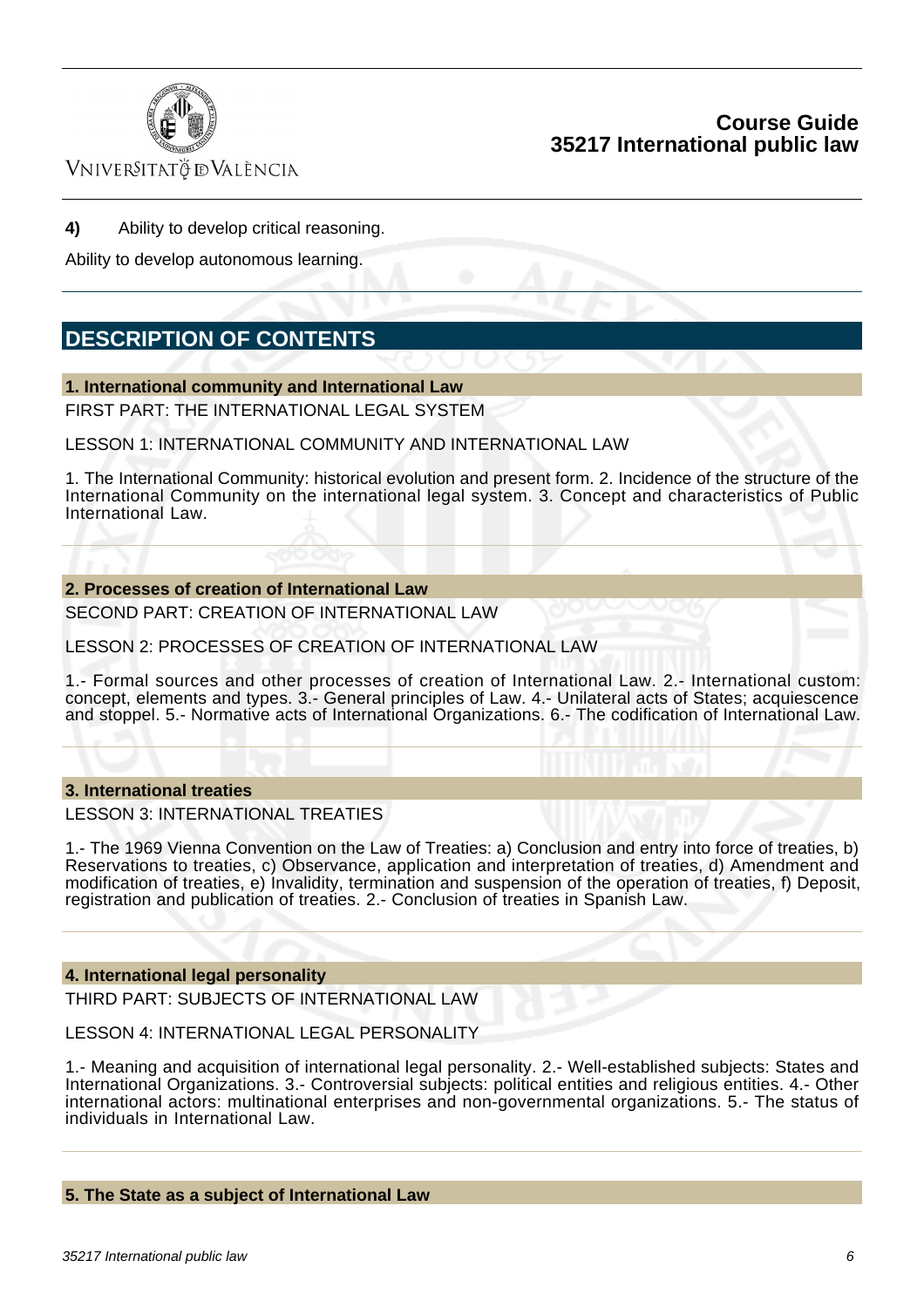



### Vniver§itatğ dValència

### LESSON 5: THE STATE AS A SUBJECT OF INTERNATIONAL LAW

1.- The State and its constituent elements. 2.- State sovereignty and its corollaries: equality, non intervention and sovereign immunity. 3.- Dynamics of the State: a) identity and continuity of the State, b) birth of new States: recognition of States, c) political transformations: recognition of Governments, d) territorial transformations: succession of States.

### **6. State organs in international relations**

LESSON 6: STATE ORGANS IN INTERNATIONAL RELATIONS

1.- Representation of States in international relations: Head of State, Head of Government and Foreign Minister. 2.- Diplomatic relations: Diplomatic Missions, Special Missions and Representations before international Organisms and Conferences. 3.- Consular relations.

#### **7. The Organization of the United Nations (UN)**

LESSON 7: THE ORGANIZATION OF THE UNITED NATIONS (UN)

1.- Background and creation of the UN: the UN Charter. 2.- Purposes and principles of the Organization. 3.- Membership in the UN. 4. -Organs of the UN. 5.- Amendment and review of the UN Charter. 6.- Specialized Agencies of the UN.

### **8. State competences on the territory**

FOURTH PART: INTERNATIONAL REGULATION OF STATE COMPETENCES

LESSON 8: STATE COMPETENCES ON THE TERRITORY

1.- State territorial sovereignty. 2.- Titles to acquire territory. 3.- Borders and neighbourhood relations. 4.- Special territorial regimes.

#### **9. Marine and air spaces under State jurisdiction**

LESSON 9: MARINE AND AIR SPACES UNDER STATE JURISDICTION

1.- State jurisdiction over marine areas: a) The 1982 United Nations Convention on the Law of the Sea, b) Regime of marine areas under jurisdiction of the coastal State, c) Regime of marine areas out of national jurisdiction. 2.- State jurisdiction over airspaces.

#### **10. State jurisdiction over other spaces of international interest**

LESSON 10: STATE JURISDICTION OVER OTHER SPACES OF INTERNATIONAL INTEREST

1.- International waterways. 2.- Polar regions: the Arctic and Antarctica. 3.- Outer Space.

### **11. State competences over individuals**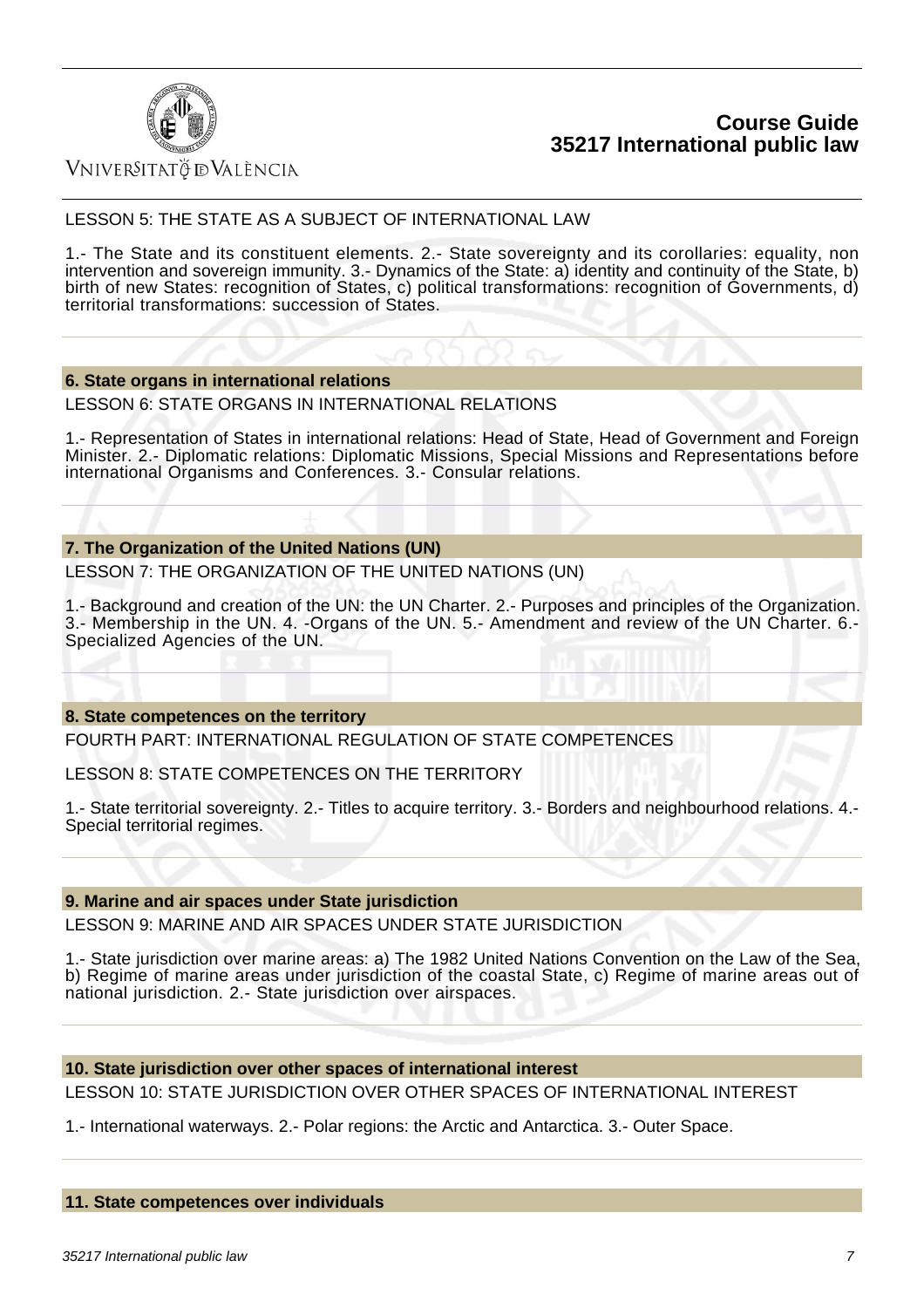

## Vniver§itatğ dValència

### LESSON 11: STATE COMPETENCES OVER INDIVIDUALS

1.- General aspects: State jurisdiction over its nationals. 2.- Diplomatic protection: a) Concept and features, b) Legal requirements, c) Distinction from similar institutions, d) Diplomatic protection in Spanish Law. 3.- State jurisdiction over foreigners. 4.- Special regimes: asylum and refuge.

#### **12. Maintenance of international peace and security**

FIFTH PART: OTHER FUNDAMENTAL FUNCTIONS OF INTERNATIONAL LAW

LESSON 12: MAINTENANCE OF INTERNATIONAL PEACE AND SECURITY

1.- The prohibition of the threat or use of force. 2.- Self-defence. 3.- The legal regime on maintenance of international peace and security in the UN Charter. 4.- Peacekeeping operations.

#### **13. International protection of Human Rights**

LESSON 13: INTERNATIONAL PROTECTION OF HUMAN RIGHTS

1.- The international protection of Human Rights at the universal level: the work of the United Nations. 2.- The international protection of Human Rights at the regional level: special reference to the work of the Council of Europe. 3.- Protection of victims of armed conflicts.

### **14. International protection of the environment**

LESSON 14: INTERNATIONAL PROTECTION OF THE ENVIRONMENT

1.- International Environmental Law: specific features. 2.- Fundamental principles of International Environmental Law. 3.- Environment and Development: the Sustainable Development.

**15. Implementation of International Law within National Law**

SIXTH PART: THE IMPLEMENTATION OF INTERNATIONAL LAW

LESSON 15: IMPLEMENTATION OF INTERNATIONAL LAW WITHIN NATIONAL LAW

1.- The relations between International and National Law. 2.- The incorporation of international norms into National Law: the Spanish case. 3.- Conflicts between International Law and National Law: special reference to the Spanish case.

#### **16. State international responsibility**

LESSON 16: STATE INTERNATIONAL RESPONSIBILITY

1.- General aspects: the international responsibility. 2.- International responsibility for wrongful acts: a) Attribution of a conduct to the State, b) Breach of an international obligation, c) Circumstances precluding wrongfulness, d) Consequences of liability: forms of reparation. 3.- International liability for injurious consequences arising out of acts not prohibited by International Law.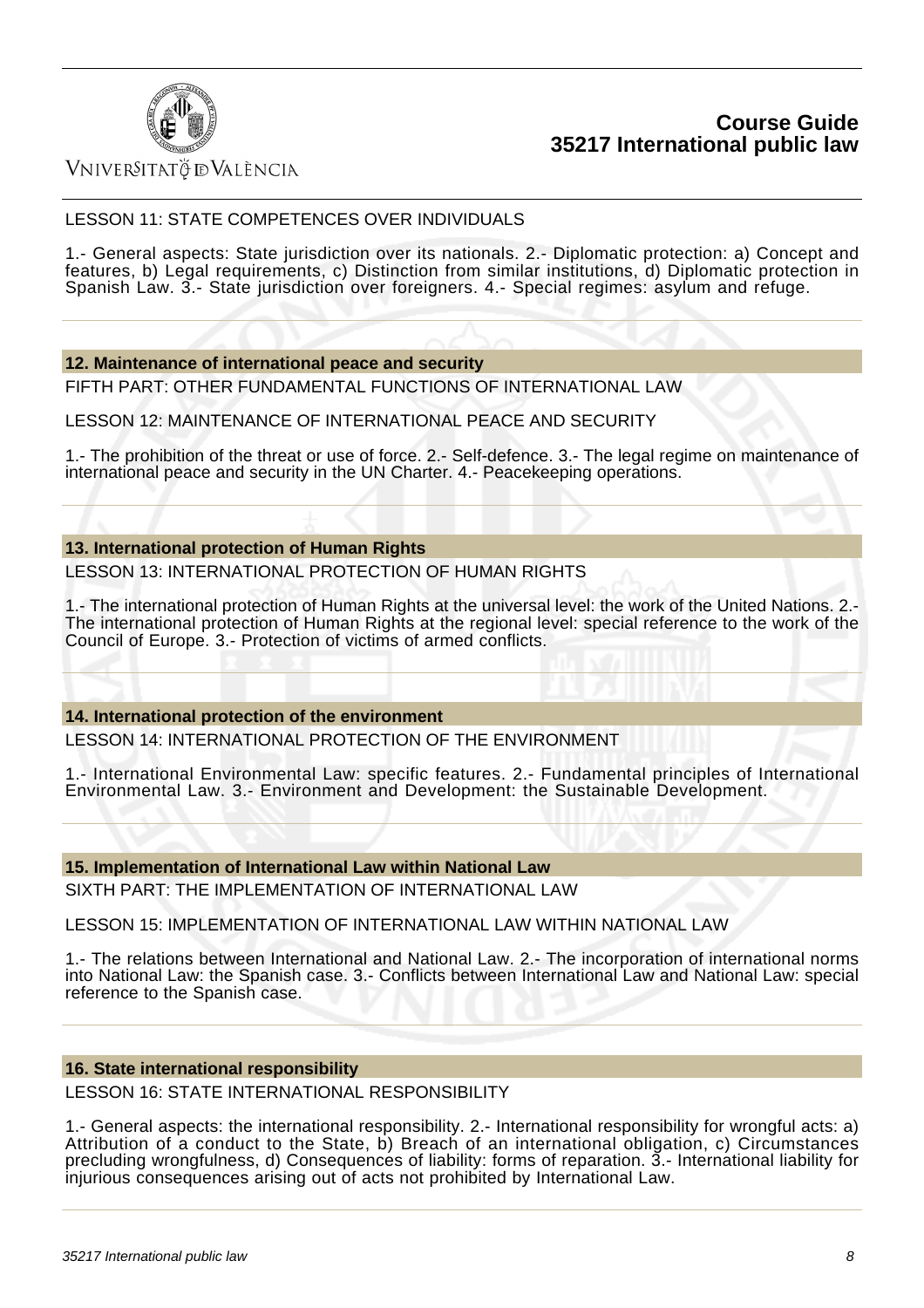

## Vniver§itatğ dValència

### **17. Mechanisms guaranteeing the enforcement of International Law**

LESSON 17: MECHANISMS GUARANTEEING THE ENFORCEMENT OF INTERNATIONAL LAW

1.- General aspects: ordinary and forced implementation. 2.- Unilateral enforcement measures: a) Retortion measures, b) Countermeasures. 3.- Institutional enforcement: a) Isolation measures, b) International sanctions, c) Repression of international crimes.

### **18. Peaceful settlement of international disputes: diplomatic means of settlement**

LESSON 18: PEACEFUL SETTLEMENT OF INTERNATIONAL DISPUTES: DIPLOMATIC MEANS OF SETTLEMENT

1.- International disputes and their peaceful settlement. 2.- Diplomatic means of settlement: negotiation, good offices, mediation, inquiry, conciliation and resort to regional institutions or agreements. 3.- Peaceful settlement of disputes by the United Nations.

#### **19. Peaceful settlement of international disputes: jurisdictional means of settlement**

LESSON 19: PEACEFUL SETTLEMENT OF INTERNATIONAL DISPUTES: JURISDICTIONAL MEANS OF SETTLEMENT

1.- Jurisdictional settlement of international disputes. 2.- International arbitration: origins, features and operation. 3.- International judicial settlement: a) The International Court of Justice: organization, contentious jurisdiction and advisory jurisdiction, b) Other international courts.

# **WORKLOAD**

| <b>ACTIVITY</b>                   | <b>Hours</b> | % To be attended |
|-----------------------------------|--------------|------------------|
| Theoretical and practical classes | 75,00        | 100              |
| Study and independent work        | 72,00        |                  |
| <b>Preparing lectures</b>         | 36,00        |                  |
| <b>TOTAL</b>                      | 183,00       |                  |

## **TEACHING METHODOLOGY**

**Theoretical classes** will last 38 hours and will be split in sessions of 100 and 50 minutes of effective inclass teaching. Theoretical classes are considered as part of the formative activities that integrate inclass teaching. This implies that attendance of both the Lecturer and the students is compulsory. Hence, no Lecturer shall give theoretical classes virtually.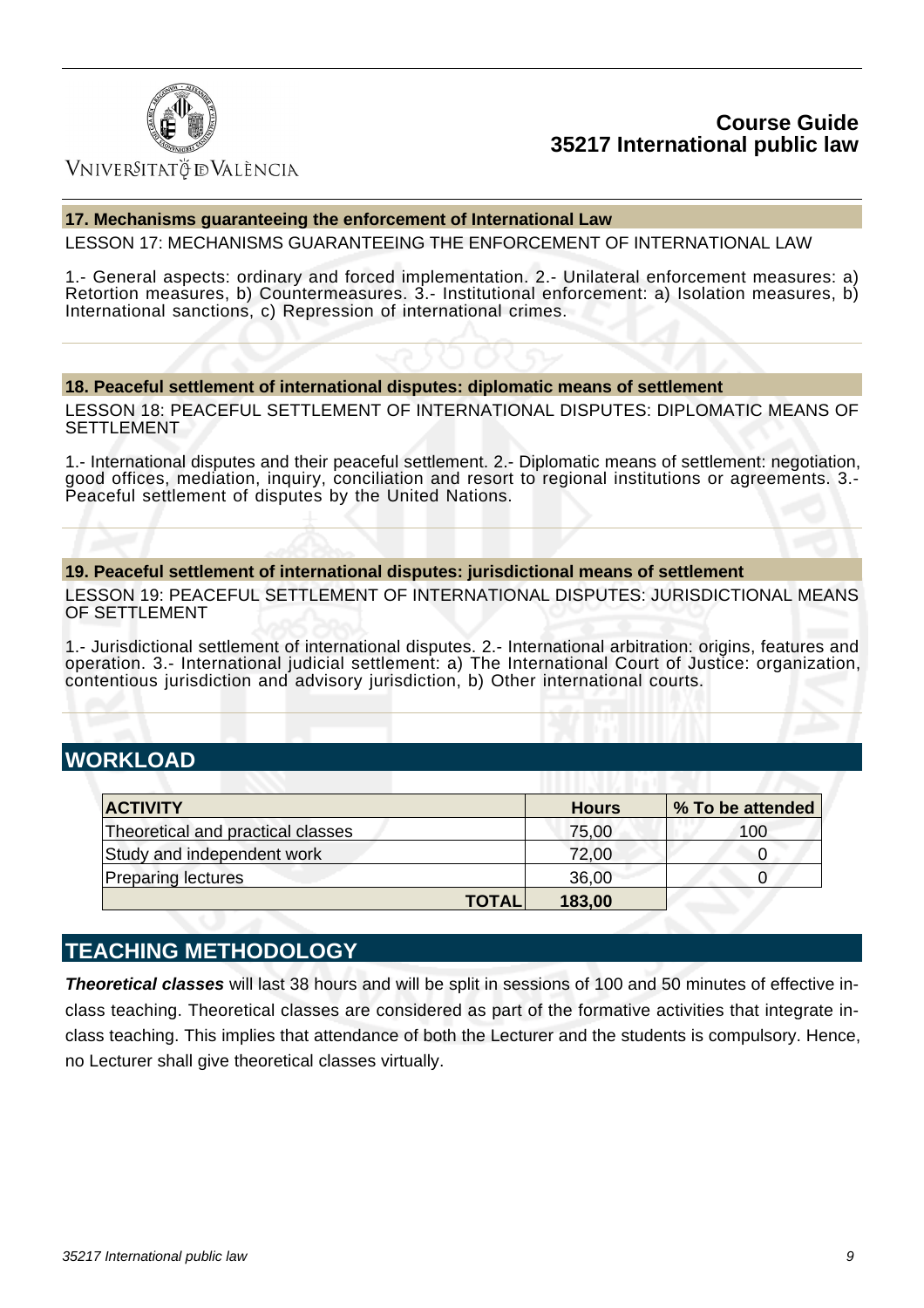

## **Course Guide 35217 International public law**

In the first session of theoretical classes, each Lecturer shall introduce the group to the contents of the different formative activities that are planned (formative activities are theoretical classes, applied classes, complementary activities and exams, supervised activities and autonomous work. All of them are explained in the present section of this syllabus), his/her schedule and the evaluation system to be followed. Therefore, students are expected to bring to the first class both this syllabus and the Annex containing the Program of Activities planned by the Lecturer. Both documents will be available at the virtual classroom and in the webpage of the Department of International Law Adolfo Miaja de la Muela.

In the remaining sessions of theoretical classes, each Lecturer shall explain the teaching program of the subject (see *supra* section 6). In theoretical classes the whole teaching program will not be dealt with, as they will be devoted to fundamental ideas of each lesson. However, it shall be underlined that the whole teaching program will be evaluated through the global exam (see infra section 9).

Each Lecturer shall use the methodology that he/she considers more appropriate, usually by combining different educational methods. Not only some master classes can exceptionally be given, but also a lesson can be dealt with by starting from the students´ doubts or questions, or even commenting on certain legal texts (individually or in groups), etc.

**Applied classes** will last 25 hours and they are also considered as part of the formative activities that integrate in-class teaching. This implies that attendance of both the Lecturer and the students is compulsory. Hence, no Lecturer can give applied classes virtually.

Applied classes are similar to former *practical classes*. According to the Protocol (page 6), in these classes applied activities will be carried out. They can involve activities using active methodologies of teaching-learning such as: study of cases, resolution of problems, computer assignments, learning based in problems, simulations, etc.

**Complementary activities and exams** are the last kind of formative activities considered as in-class teaching. This implies that attendance of both the Lecturer and the students is compulsory. Hence, no Lecturer can give complementary activities and exams virtually.

**Complementary activities** will last 8 hours and they are a new compulsory activity introduced in the Law Degree. They can either be specific to a group or be common to other groups of the subject of Public International Law. Moreover, they can even be common to all the subjects of the same year of the Degree.

The same expression of complementary activities is too broad. They can consist in either seminars of coordination, on methodology or concerning a specific problem or issue, or collective tutorials, etc. As a general rule, complementary activities will usually be carried out in the same classroom as theoretical and applied classes. Nevertheless, they can also be carried out in another classroom (since each group has another classroom available once a week, although it is reserved for complementary activities of all the subjects), and even out of the classroom (i.e. visit to the Depositary Library of the UN). However, when that other classroom is needed, Lecturers shall contact the coordinator of the Law Degree. In all the groups of the subject Public International Law a compulsory common complementary activity will be developed, consisting in the **introduction to the utilization of the United Nations database**.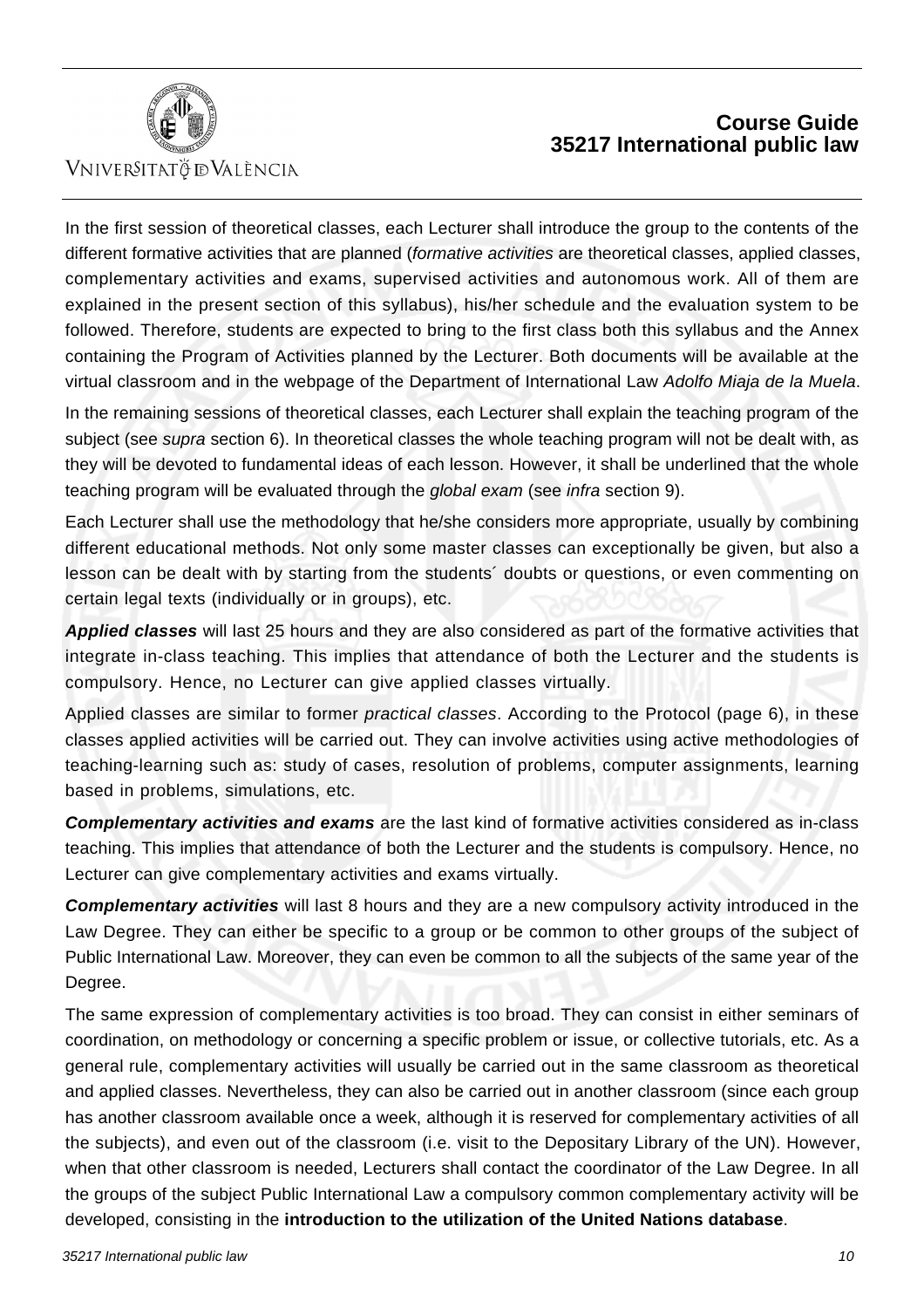



Regarding **exams,** they can last up to 4 hours in both examination sessions. In this section some ideas can be advanced that will be explained in detail in section 9 of this syllabus.

Undergraduate studies have introduced important changes with respect to the evaluation system that was followed in the old degrees. The final qualification of the subject is the result of a mixed system of evaluation of learning, which combines a global test on the teaching program of the subject (which until now has been called the final exam) complemented by a system of continuous assessment, which covers the evaluation of the work done by the student in three different training activities: applied classes, complementary activities and directed activities.

**Supervised activities** represent a non in-class activity. That is, neither are they carried out in the classroom, nor the Lecturer's attendance is required. Nevertheless, they shall be supervised by the Lecturer. They consist in the work that each student is expected to carry out on his/her own in order to prepare theoretical classes in advance (summaries of lessons, replies to certain questions…), which shall be delivered to the Lecturer. That is the reason why written essays carried out by students are known as deliveries.

Each of the 19 deliveries (as this is the number of chapters of the teaching program) implies an average of 1 hour and 53 minutes of work for the students. In consequence, the total amount of time devoted by students to carrying out the 19 deliveries is 36 hours.

**Autonomous work** is considered to be a non-supervised and a non in-class activity. Hence, students are expected to carry it on their own, with neither the attendance nor the supervision of the Lecturer.

This activity refers to the student's own work outside of the classroom and with no supervision or direction of the Lecturer, that is, his/her study of the teaching program (see supra, section 6) so as to acquire the necessary knowledge, competences and abilities in order to pass the subject.

Taking into account that each hour of theoretical classes shall represent at least two hours of study, this autonomous work is supposed to last at least 72 hours (as 36 hours of theoretical classes are given in this subject, since the first 2 hours of theoretical classes are devoted to introducing the subject).

## **EVALUATION**

### **The evaluation system**

Each professor may indicate in the annex to his/her teaching guide the existence of any minimum requirement to pass the subject (either in relation to the global exam or to the continuous assessment). If no minimum requirement is established in the annex, it will be understood that there is no minimum requirement in the global exam or in the continuous evaluation to pass the subject.

A-Written and/or oral test(s), consisting of one or more exams that may be objective, include theoreticalpractical questions and/or problems.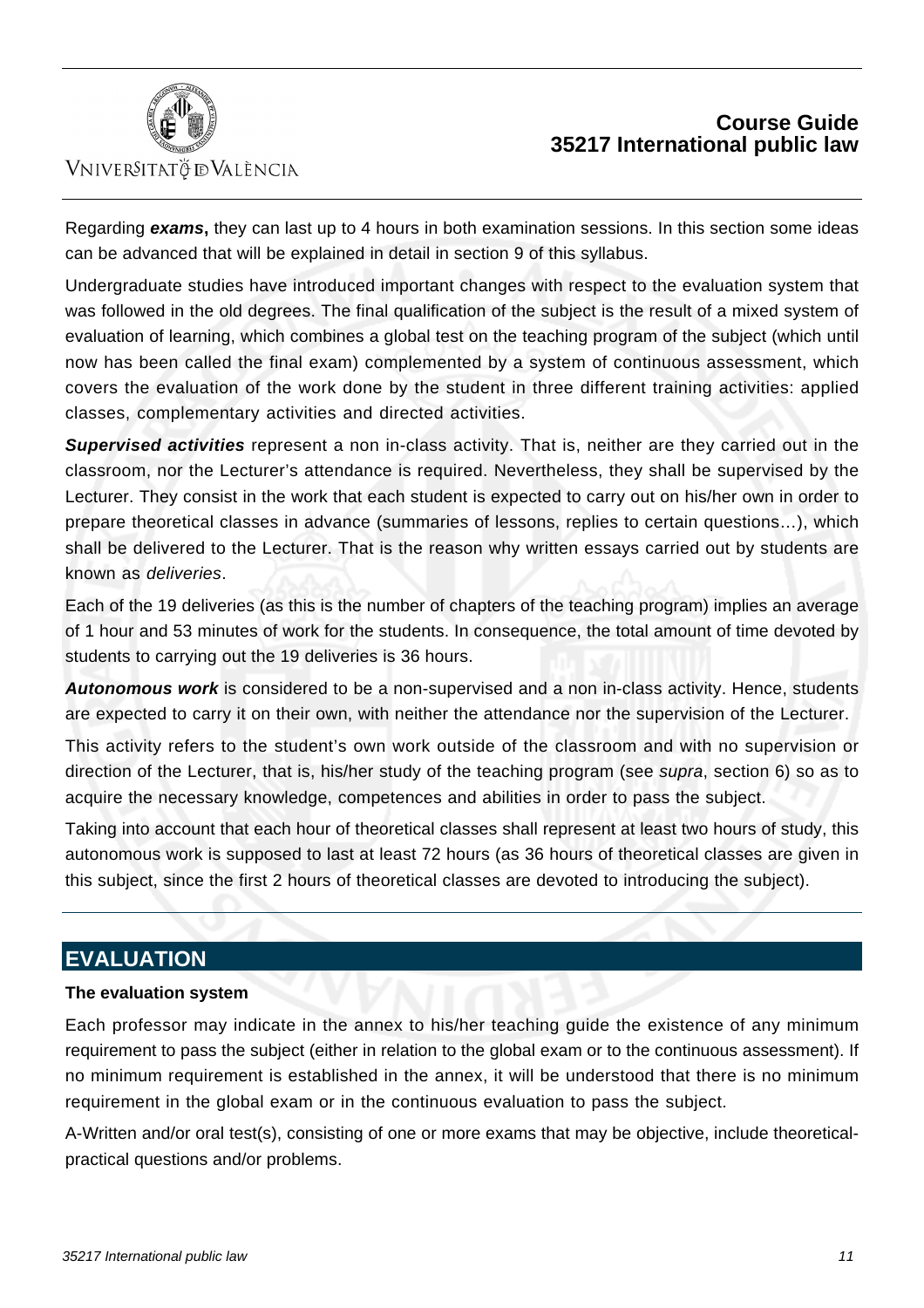

## Vniver§itatğ dValència

## **Course Guide 35217 International public law**

B- Continuous evaluation of each student, based on regular attendance and active participation in the proposed face-to-face activities, such as the practical realization or participation in workshops, the preparation and/or delivery of papers, reports and/or oral presentations on such activities, individually or collectively, all taking into consideration the degree of involvement and effort of the student in the teaching-learning process and the skills and attitudes shown during the development of such activities.

C- Continuous evaluation of each student, based on the student's attendance to seminars or visits to institutions; and, where appropriate, delivery of papers, reports, reports and/or oral presentations on the activity carried out, individually or collectively, all taking into consideration the degree of involvement and effort of the student in the teaching-learning process and the skills and attitudes shown during the development of such activity.

### Weighting

The overall test is to be valued between 50% and 70% of the final grade of the course, while the set of continuous evaluation activities is to be valued in the remaining proportion.

## **REFERENCES**

### **Basic**

- ABELLÁN HONRUBIA, V., Nocions bàsiques de Dret Internacional, Barcelona, Editorial Universidad de Barcelona, 2005.
- CASSESE, A., International Law, 2nd ed., 2004.
- DÍEZ DE VELASCO, M., Instituciones de Derecho Internacional Público, 17<sup>a</sup> ed., Madrid, Tecnos, 2010, 1176 páginas.
- JUSTE RUIZ, J.; CASTILLO DAUDÍ, M.; BOU FRANCH, V., Lecciones de Derecho Internacional Público, Valencia, Tirant lo Blanch, 2011.

### **Additional**

- ANDRÉS SÁENZ DE SANTAMARÍA, P., Sistema de Derecho Internacional Público, 1ª ed., Madrid, Civitas, 2011, 642 páginas.
- CRAWFORD J., Bownlie´s Principles of Public International Law , Oxford University Press, 9th edition, 2019.
- BOU FRANCH, V., Recopilación de textos de Derecho Internacional Público. 1ª ed., Valencia. Tirant lo Blanch, 2009, 710 páginas.
- CARRILLO SALCEDO, J. A., Curso de Derecho Internacional Público, Madrid, Tecnos, 1991.
- CARRILLO SALCEDO, J. A., El Derecho internacional en perspectiva histórica, 1ª ed., Madrid, Tecnos, 1997.
- CARRILLO SALCEDO, J. A., Soberanía de los Estados y derechos humanos en el Derecho internacional, 2ª ed., Madrid, Tecnos, 2001, 192 páginas.
- CASANOVAS Y LA ROSA. O.; RODRIGO, J. A., Casos y textos de Derecho Internacional Público, 6<sup>a</sup> ed., Madrid, Tecnos, 2010, 992 páginas.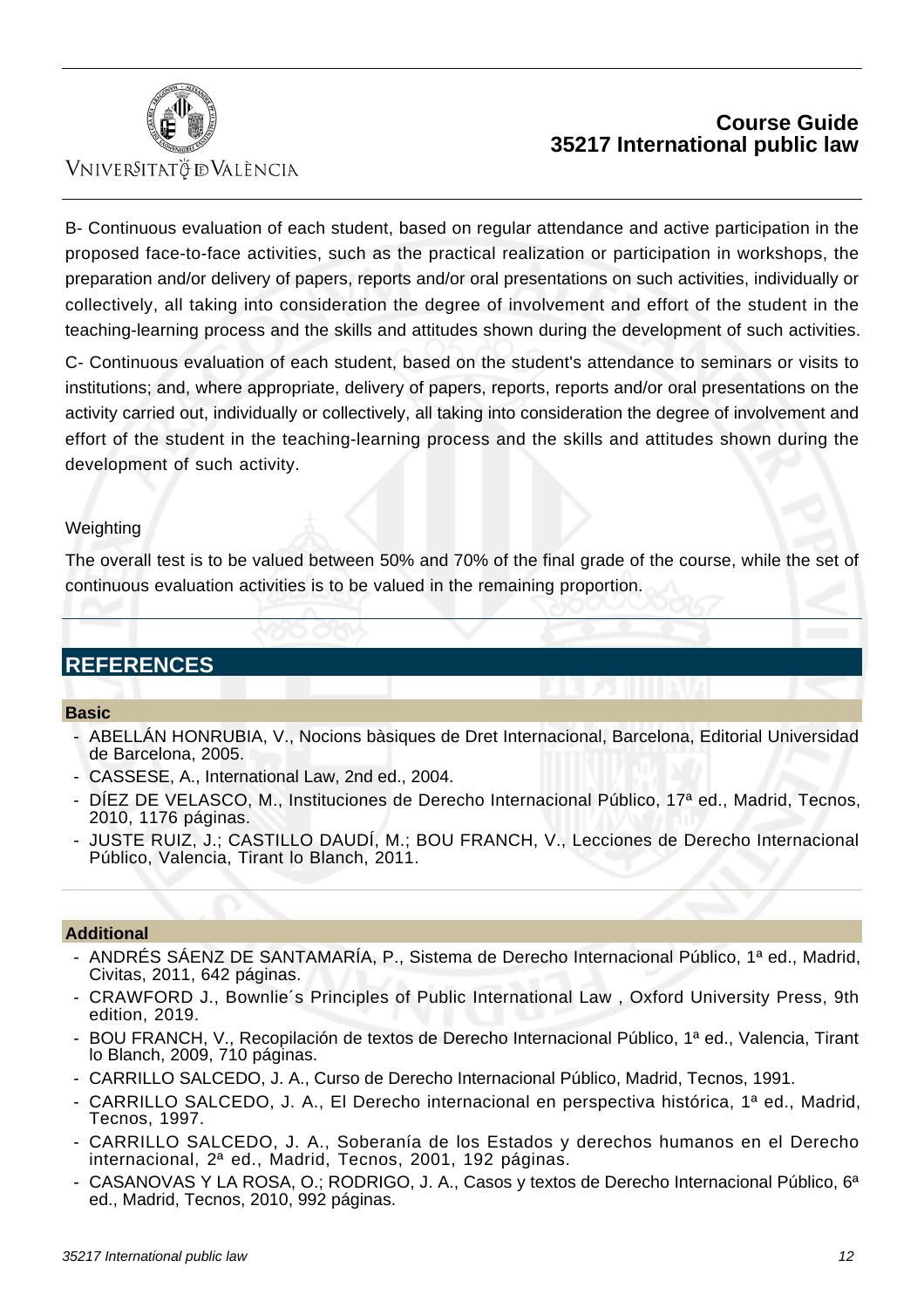

## Vniver§itatğ dValència

- DÍEZ DE VELASCO, M., Las Organizaciones internacionales, 16ª ed., Madrid, Tecnos, 2010, 952 páginas.
- FERNÁNDEZ DE CASADEVANTE ROMANÍ, C., Derecho internacional público, 1ª ed., Paracuellos del Jarama (Madrid), Dilex, 2003, 252 páginas.
- FERNÁNDEZ TOMÁS, A. et al, Lecciones de Derecho internacional público, 1ª ed., Valencia, Tirant lo Blanch, 2011, 470 páginas.
- GONZÁLEZ CAMPOS, J. D.; SÁNCHEZ RODRÍGUEZ, L. I.; ANDRÉS SÁENZ DE SANTAMARÍA, P., Curso de Derecho Internacional Público, 4ª ed. revisada, Madrid, Thomson-Civitas, 2008, 1140 páginas.
- GUTIÉRREZ ESPADA, C.; CERVELL HORTAL, M. J., Derecho internacional público, 1ª ed., Murcia, Diego Marín Librero, 2009.
- GUTIÉRREZ ESPADA, C.; CERVELL HORTAL, M. J., ¿Qué es el Derecho internacional? ¿Y la Unión Europea?, 1ª ed., Murcia, Diego Marín Librero, 2010, 278 páginas.
- JIMÉNEZ PIERNAS, C. (dir.), Introducción al Derecho Internacional Público. Práctica de España y de la Unión Europea, 1ª ed., Madrid, Tecnos, 2011.
- MARIÑO MENÉNDEZ, F. M., Derecho Internacional Público (Parte General), 4ª ed. revisada, Madrid, Editorial Trotta, 2005, 694 páginas.
- PASTOR RIDRUEJO, J. A., Curso de Derecho Internacional Público y de Organizaciones Internacionales, 14ª ed., Madrid, Tecnos, 2010, 832 páginas.
- REMIRO BROTONS, A. et al., Derecho Internacional. Curso general, 1ª ed., Valencia, Tirant lo Blanch, 2010, 877 páginas.
- RODRÍGUEZ CARRIÓN, A., Lecciones de Derecho Internacional Público, 6ª ed., Madrid, Tecnos, 2006.
- SHAW M. N., International Law, Cambridge University Press, 8th edition, 2018.
- TRUYOL SERRA, A., Historia del Derecho internacional público (Versión española de P. García Picazo), Madrid, Tecnos, 1998.
- GAETA P. / VIÑUALES J./ ZAPPALÁ S., Cassese's International Law, Oxford University Press, 3rd edition, August 2020.

# **ADDENDUM COVID-19**

**This addendum will only be activated if the health situation requires so and with the prior agreement of the Governing Council**

### **HYBRID TEACHING**

If the academic authority so determines, this subject will be adapted to the hybrid teaching model established by the Faculty of Law, through which theoretical-practical classes will be taught in discontinuous weeks for the student. For this purpose, the Secretary's Office of the Faculty will proceed to divide the group into as many subgroups as necessary, teaching in the classroom, in the schedule established for the subject, to one of the subgroups each week according to the calendar established by the Faculty, providing for the others, as a priority, monitoring of the class through synchronous VIDEOCONFERENCE.

The contents, workload and evaluation are maintained in the terms initially foreseen in the academic guide.